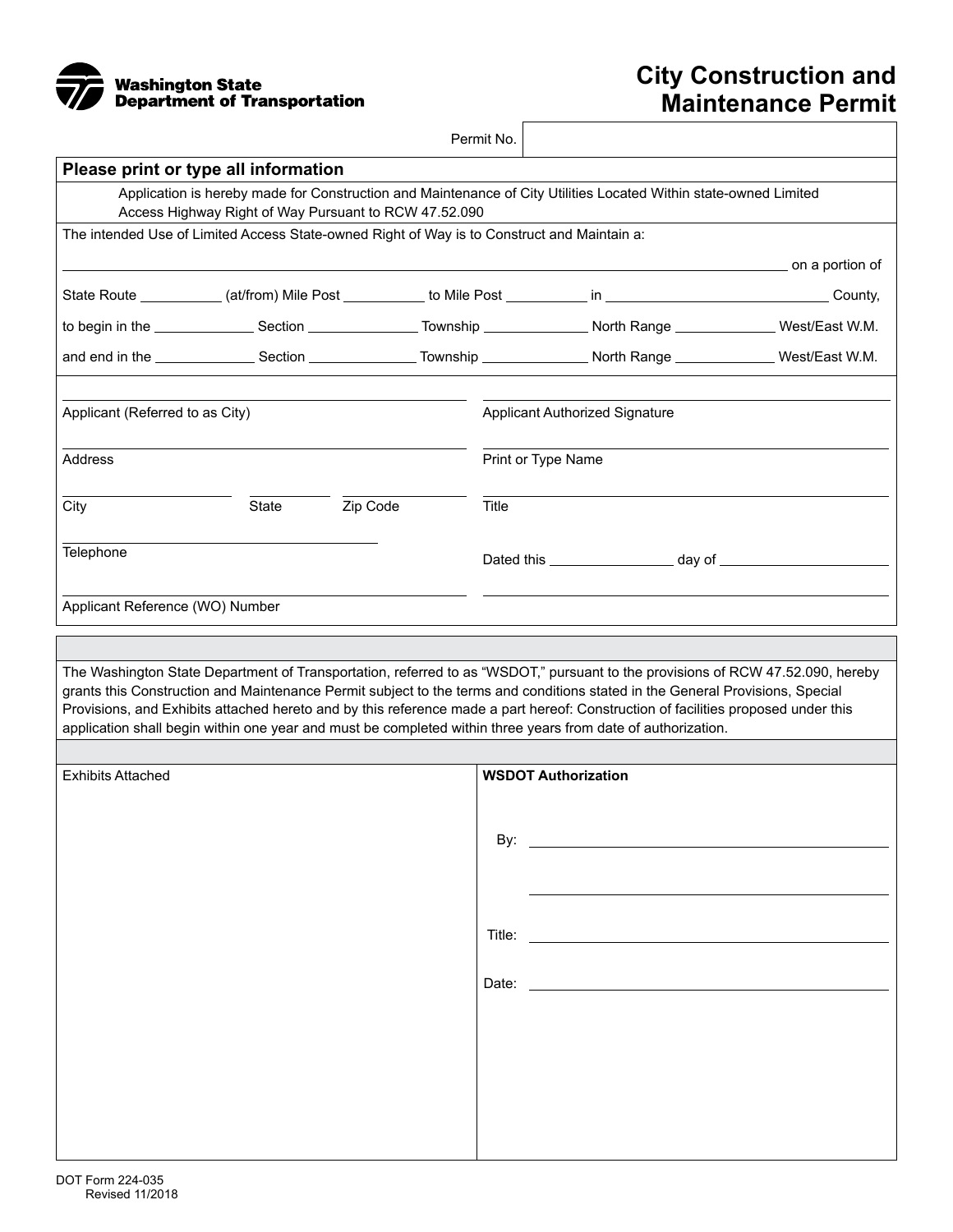## **General Provisions (City Construction and Maintenance Permit)**

1. The City shall notify the following WSDOT representative, in writing, at least ( ) calendar days in advance of commencing Construction or Maintenance work within state-owned limited access highway right of way.

| <b>WSDOT Representative:</b>                                                                                                    |
|---------------------------------------------------------------------------------------------------------------------------------|
| Name:<br><u> 1989 - Johann John Stone, mars et al. 1989 - John Stone, mars et al. 1989 - John Stone, mars et al. 1989 - Joh</u> |
| Title:                                                                                                                          |
| Address: ____________________                                                                                                   |
|                                                                                                                                 |
|                                                                                                                                 |
| Phone Number:                                                                                                                   |

- 2. Upon authorization of this Construction and Maintenance Permit, the City shall diligently proceed with the work and comply with all provisions herein.
- 3. Prior to the beginning of construction, a preconstruction conference shall be held at which WSDOT, the City, and the City's contractor (if applicable) shall be present.
- 4. Should the City choose to perform the work outlined herein with other than its own forces, a representative of the City shall be present on-site at all times unless otherwise agreed to by WSDOT. All contact between WSDOT and the City's contractor shall be through an authorized representative of the City. Where the City chooses to perform the work with its own forces, it may elect to appoint one of its own employees engaged in the construction as its representative. Failure to comply with this provision shall be grounds for restricting any further work by the City within the state-owned limited access highway right of way until said requirement is met. The City, at its own expense, shall adequately police and supervise all work on the above-described project by itself, its contractor, subcontractor, or agent, and others, so as not to endanger or injure any person or property.
- 5. All City facilities occupying state-owned limited access highway right of way shall comply with applicable minimum clearance, depth, encasement and Control Zone requirements as specified in the Washington State Department of Transportation Utilities Manual M 22-87, and revisions thereto.
- 6. Should the City choose to perform the work outlined herein with other than its own forces, a surety bond in the amount of \$ written by a surety company authorized to do business in the State of Washington, shall be furnished to WSDOT before performing any work to ensure compliance with all of the terms and conditions of this Construction and Maintenance Permit and shall remain in force until all work under this Construction and Maintenance Permit has been completed, and the City's contractor has restored any affected WSDOT property and right of way to the satisfaction of the WSDOT.
- 7. The City must provide proof of the following insurance coverage prior to performing any work within right of way:
	- a) Commercial General Liability covering the risks of bodily injury (including death), property damage and personal injury, including coverage for contractual liability, with a limit of not less than \$1 million per occurrence/\$2 million general aggregate;
	- b) Business Automobile Liability (owned, hired, or non-owned) covering the risks of bodily injury (including death) and property damage, including coverage for contractual liability, with a limit of not less than \$1 million per accident;
	- c) Employers Liability insurance covering the risks of City's employees' bodily injury by accident or disease with limits of not less than \$1 million per accident for bodily injury by accident and \$1 million per employee for bodily injury by disease;

Such insurance policies or related certificates of insurance shall name the Washington State Department of Transportation as an additional insured on all general liability, automobile liability, employers' liability, and excess policies. The City may comply with these insurance requirements through a program of self insurance that meets or exceeds these minimum limits. The City must provide WSDOT with adequate documentation of self insurance prior to performing any work within state-owned limited access highway right of way. Should the City no longer benefit from a program of self-insurance, the City agrees to promptly obtain insurance as provided above. A forty-five (45) Calendar Day written notice shall be given to prior to termination of or any material change to the policy(ies) as it relates to this Permit.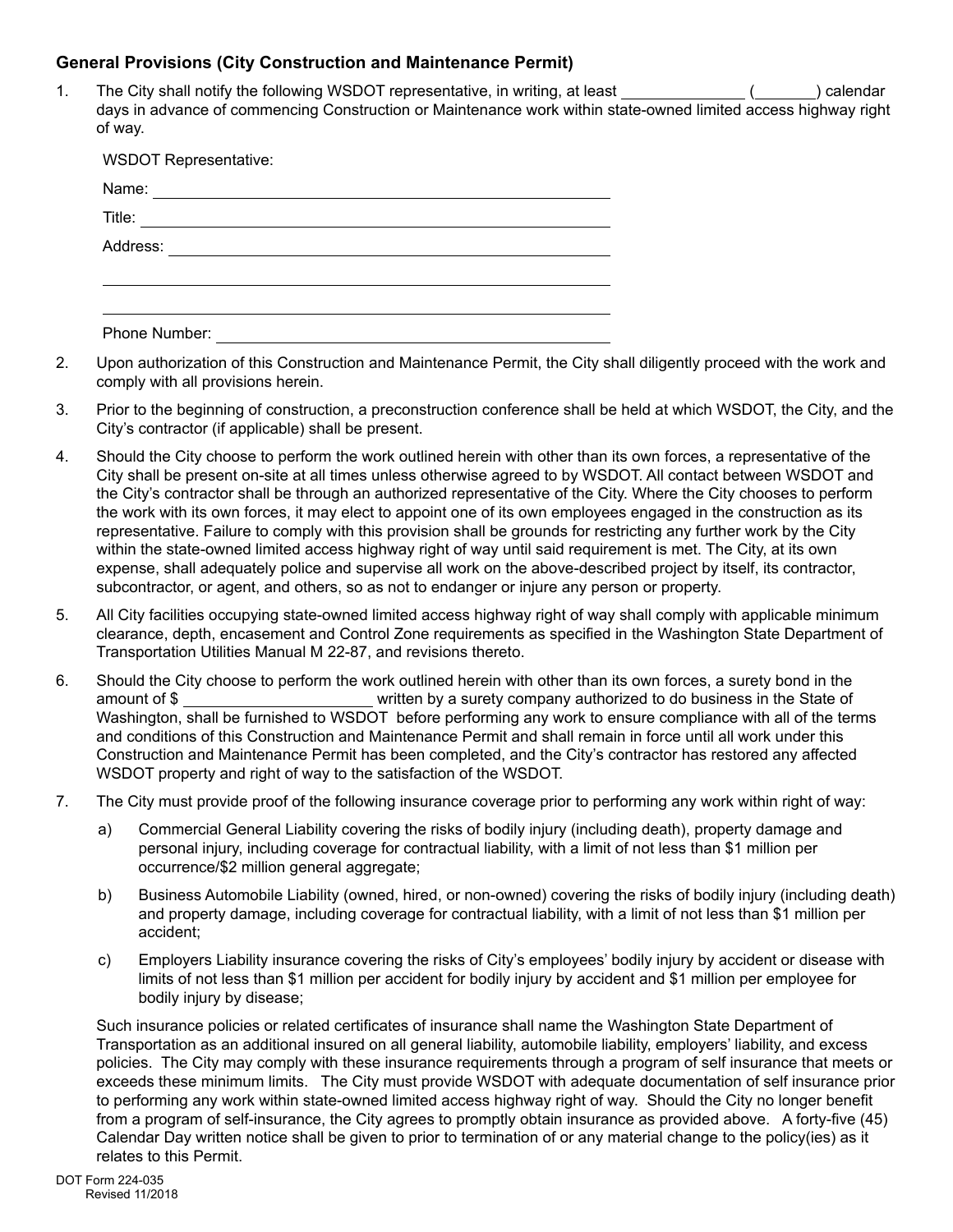- 8. Work within the state-owned limited access highway right of way shall be restricted between the hours of and and same controller and no work shall be allowed on the right of way on Saturday, Sunday, or holidays as defined by RCW 1.16.050, or the day before a holiday or a holiday weekend, unless authorized by WSDOT.
- 9. All of the work shall be done to the satisfaction of WSDOT. All material and workmanship shall conform to the Washington State Department of Transportation's Standard Specifications for Road, Bridge, and Municipal Construction, current edition, and amendments thereto, and shall be subject to inspection by WSDOT. All WSDOT inspections and acceptance of state-owned limited access right of way restoration are solely for the benefit of the WSDOT and not for the benefit of the City , the City's contractor (if any), or any third party.
- 10. During the construction and/or maintenance of this facility, the City shall comply with the Manual on Uniform Traffic Control Devices for Streets and Highways (Federal Highway Administration) and the state of Washington's modifications thereto (chapter 468-95 WAC). If determined necessary by WSDOT, the City shall submit a signing and traffic control plan to WSDOT's Representative for approval prior to construction or maintenance operations. No lane closures shall be allowed except as approved by WSDOT's Representative. Approvals may cause revision of special provisions of this Construction and Maintenance Permit, including hours of operation.
- 11. No excavation shall be made or obstacle placed within the limits of the state-owned limited access highway right of way in such a manner as to interfere with the construction of, operation of, maintenance of and/or travel over the highway, unless authorized by WSDOT in writing.
- 12. If the work done under this Construction and Maintenance Permit interferes in any way with the drainage of the state highway, the City shall wholly and at its own expense make such provisions as WSDOT may direct to fully mitigate the drainage impacts.
- 13. For any of the City's work that requires permit coverage under the "CONSTRUCTION STORMWATER GENERAL PERMIT – National Pollutant Discharge Elimination System and State Waste Discharge General Permit for Stormwater Discharges Associated with Construction Activity" (hereinafter "Construction Stormwater General Permit"), the City shall obtain said permit coverage and shall comply with all requirements of the Construction Stormwater General Permit. Upon WSDOT request, the City shall provide a copy of the Construction Stormwater General Permit. In addition, the City, on behalf of itself and its contractors, officers, officials, employees, and agents, agrees to indemnify, hold harmless, and defend at its sole cost and expense the WSDOT, its officers, officials, employees, and agents from any and all fines, costs, claims, judgments, and/or awards of damages (to regulatory agencies, persons, and/or property), arising out of, or in any way resulting from the City's failure to (1) obtain coverage under the Construction Stormwater General Permit for utility work or (2) comply with the Construction Stormwater General Permit requirements.
- 14. Upon completion of the work authorized by this Construction and Maintenance Permit, all rubbish and debris shall be immediately removed and the state-owned limited access highway right of way shall be left neat and presentable to WSDOT's satisfaction. City agrees to take corrective action if directed by WSDOT.
- 15. If any construction or future maintenance of the facilities covered under this Construction and Maintenance Permit involves equipment or personnel crossing limited access boundaries at grade, the City shall secure an access break from WSDOT prior to commencement of construction or maintenance activities.
- 16. All facilities placed within state-owned limited access highway right of way by the City under this Construction and Maintenance Permit shall remain the property of the City and may be removed at any time by the City. Prior to removal, the City shall notify WSDOT and submit a plan for removal of the facilities. Additionally, in the event that all or any portion of the facilities are no longer used, the City shall submit a plan and schedule removal of the facilities. Upon removal of any facilities under this section, the City shall restore any affected WSDOT property or state-owned limited access highway right of way to a condition satisfactory to WSDOT.
- 17. If WSDOT, in its sole discretion, shall determine that any or all of the City's facilities must be modified, removed or relocated from the state-owned limited access highway right of way as being necessary, incidental, or convenient for the construction, repair, improvement, alteration, relocation, or maintenance of the state highway, or for the safety of the traveling public, the City, its successors or assigns, shall at its sole cost and expense, upon written notice by the WSDOT, modify, relocate or remove any or all of its facilities from the state-owned limited access highway right of way as may be required by WSDOT. The City shall timely perform all facility modifications, relocations and/or removals as WSDOT directs to avoid highway project delays and in such manner as will cause the least interference with the continued operation and/or maintenance of the highway or disruption of traffic.